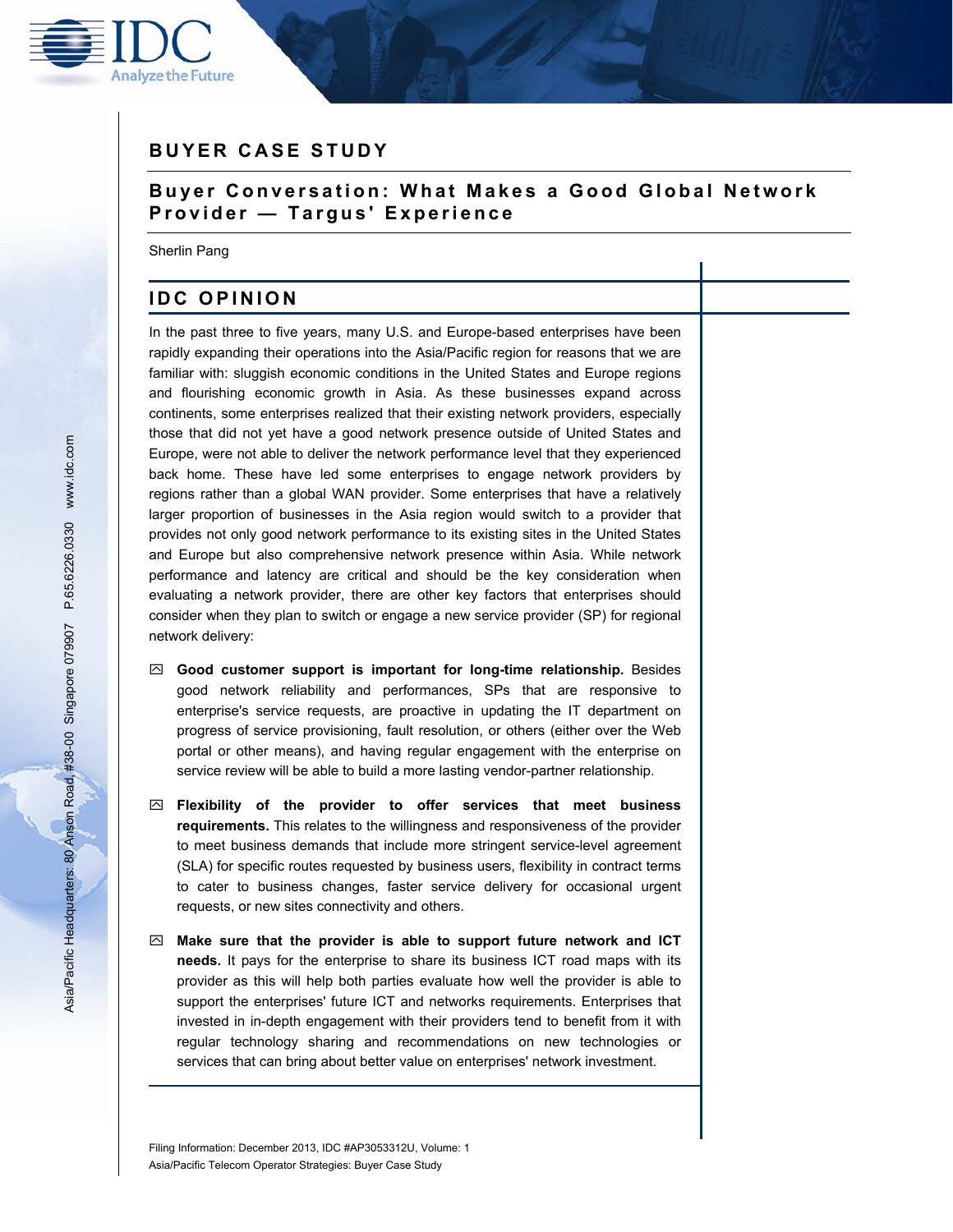## **IN THIS BUYER CASE STUDY**

This IDC Buyer Case Study is based on IDC's in-depth interview with the vice president of information technology and chief information officer of Targus, Chuck Farner, on the company's experience with NTT Communications as its global WAN provider.

## **SITUATION OVERVIEW**

### **Organization Overview**

Targus is a US\$600 million US-based global company that manufactures carrying cases and accessories for mobile devices. It has a staff strength of about 530 employees located across the globe, but has a large distribution channel leveraging its ecosystems of partners. Targus' businesses include: (1) direct retail or consumer business in the U.S. market; (2) the original equipment manufacturer (OEM) market that Targus supplies accessories for mobile devices to OEM partners such as Dell, Lenovo, HP, Toshiba, or Sony; (3) distribution business; and (4) business-to-business (B2B) sales. The company has offices across the continents, and Asia is an important region, especially the Hong Kong, Shenzhen, and Shanghai markets. Hence, besides network connectivity in the America region, good network performance across Asia is essential to Targus.

#### **Challenges and Solution**

Before 2009, Targus' global WAN network was provided by a Europe-based global telecom provider. However, Targus was not entirely satisfied with the provider largely due to its network performance into Asia and its customer support to Targus was not satisfactory, which compelled Targus to consider switching SP.

A request for proposal (RFP) was issued to global and regional SPs, which included the incumbent provider, U.S.-based global and regional providers, Asia-based regional providers including NTT Communications. NTT Communications was the only Asia-based provider that had been short-listed for the second stage of evaluation.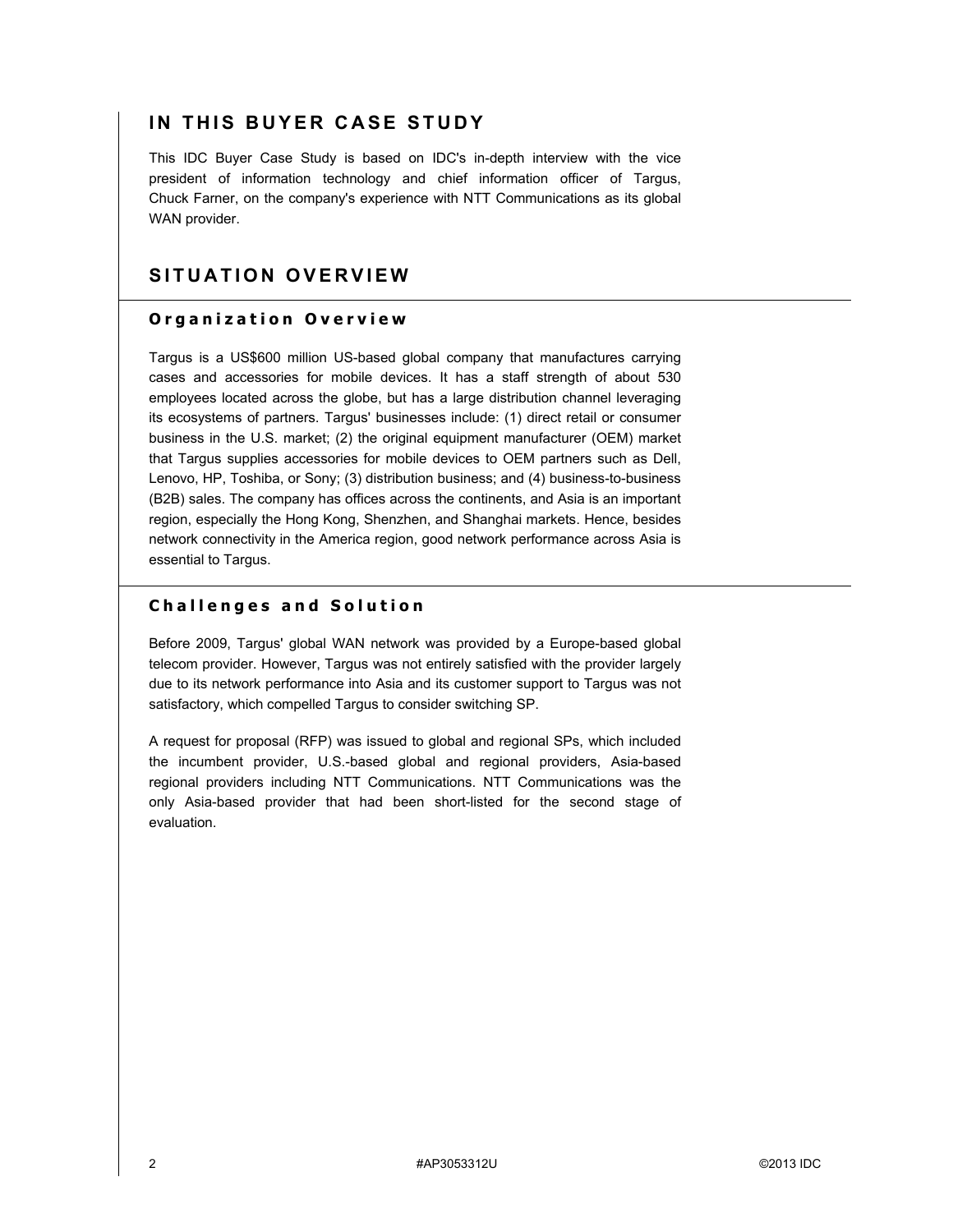- NTT Communications stood out from its competitors for a number of reasons:
- $\boxdot$  A comprehensive proposal specifying detailed service migration processes.
- $\boxtimes$  Its flexibility and responsiveness in catering to a more stringent network latency SLA.
- $\boxdot$  Strong presence and connectivity in Asia and to its target markets (i.e., Hong Kong, Shenzhen, and Shanghai), as well as good connectivity into the United States and Brazil.
- $\boxtimes$  Competitive pricing. According to Farner, NTT Communications was able to offer at least 10–20% price reduction, despite higher bandwidth compared with its incumbent provider.

A three-year term global WAN contract was awarded to NTT Communications in 2009, connecting 20 sites globally including Asia, North America, and Brazil. The company had resigned another three-year term contract since then and is in its fifth-year relationship with NTT Communications now.

#### **Results**

Targus has been satisfied with the provider's services this far, although there were some teething issues such as billing and service migration problems with some of the European local providers at the initial stage.

Farner commented that after switching provider, Targus has been experiencing good network performance and that the provider has consistently met its SLA on its global networks. Good customer service from its account manager and responsiveness of the provider toward expediting service requests have been one of the main factors that Targus continued with this partner relationship. It also commented that although Targus is not a large company, NTT Communications is willing to place effort in serving Targus, which it did not receive from its previous provider.

However, the company hoped that the provider would improve its lead-time for service quotations and delivery process in some sites, especially those outside Asia.

Besides the global managed WAN service, Targus has also recently migrated its Web servers from a local U.S.-based Web hosting provider to NTT Communications' datacenter located in San Francisco.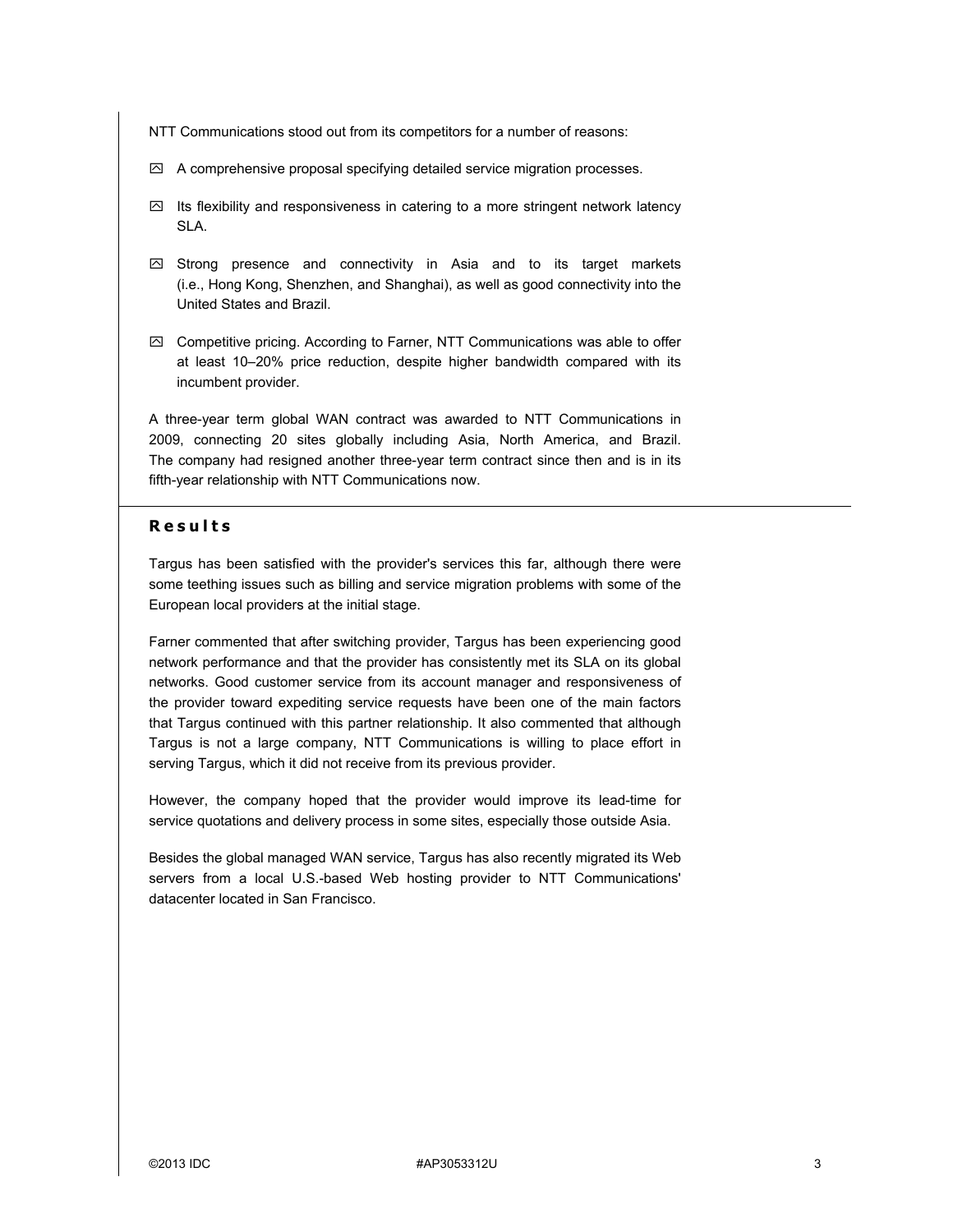### **ESSENTIAL GUIDANCE**

Despite slowing growth in Asia, this region still holds good growth potentials for many expanding enterprises, especially for the U.S. and Europe-based companies. As these enterprises grow their businesses beyond their home region, they will expect their existing SP to offer consistent network services into those Asia countries and emerging markets that they plan to expand their business footprints. Service providers that do not have good network presence and network performance in Asia may risk having a lower share of wallet from their clients or losing the customers if they decide to switch to a regional provider that can promise reliable regional and global network connections at a more competitive price. However, other factors are important, and enterprises that are considering making a switch should take into consideration the following:

- **Do not switch provider purely based on cost.** Unless there are compelling reasons to switch out from an incumbent provider, such as poor network performances and service support, enterprises should not switch its WAN SP purely based on cost decision alone. If an enterprise's networks requirements for its existing sites have been well served and are satisfied with the support received from its existing provider, relationship should be maintained as a new provider might pose more challenges. Enterprises should share their business expansion plan with their provider and evaluate if the provider's network presence is also capable of delivering consistent services to new locations. Enterprises might choose to issue new RFP if its existing provider cannot adequately serve its network footprints, but the choice of the provider should not be dependent on pricing alone. Other considerations like the SLA, network latency between cities, global account management, service provisioning and escalation process, close partnership with local carriers in different countries, and so forth are also important considerations.
- **Good customer service and responsiveness of the provider is important.** As Targus highlighted, for managed WAN services, most providers would be able to deliver a reasonable level of network performances over time. Hence, account management and customer service are the key differentiating factors between providers. For Targus, NTT Communications' account manager and support team have been responsive to its network and IT requests and have been quick in solving network issues. One of the key reasons that Targus switched SP was because of the poor customer service it received from its previous provider. Good customer support would encompass accurate and easy-to-understand bill; user-friendly customer Web portal; willingness to escalate service provisioning lead-time for occasional urgent requests; as well as providing proactive alerts to enterprises on service outages.

Enterprises should evaluate the user-friendliness of the provider's self-service portal, including the ability to monitor network performance and latency in real or near real time, access Web portal anywhere and everywhere, and other portal functionalities should go beyond just network latency monitoring. Other functions like online bill, bill analysis, service ordering, service provisioning tracking, and so forth will give enterprises greater visibility on their networks and service performance. Having an easy-to-use, self-service portal will enhance customer support and facilitates faster response time to enterprises.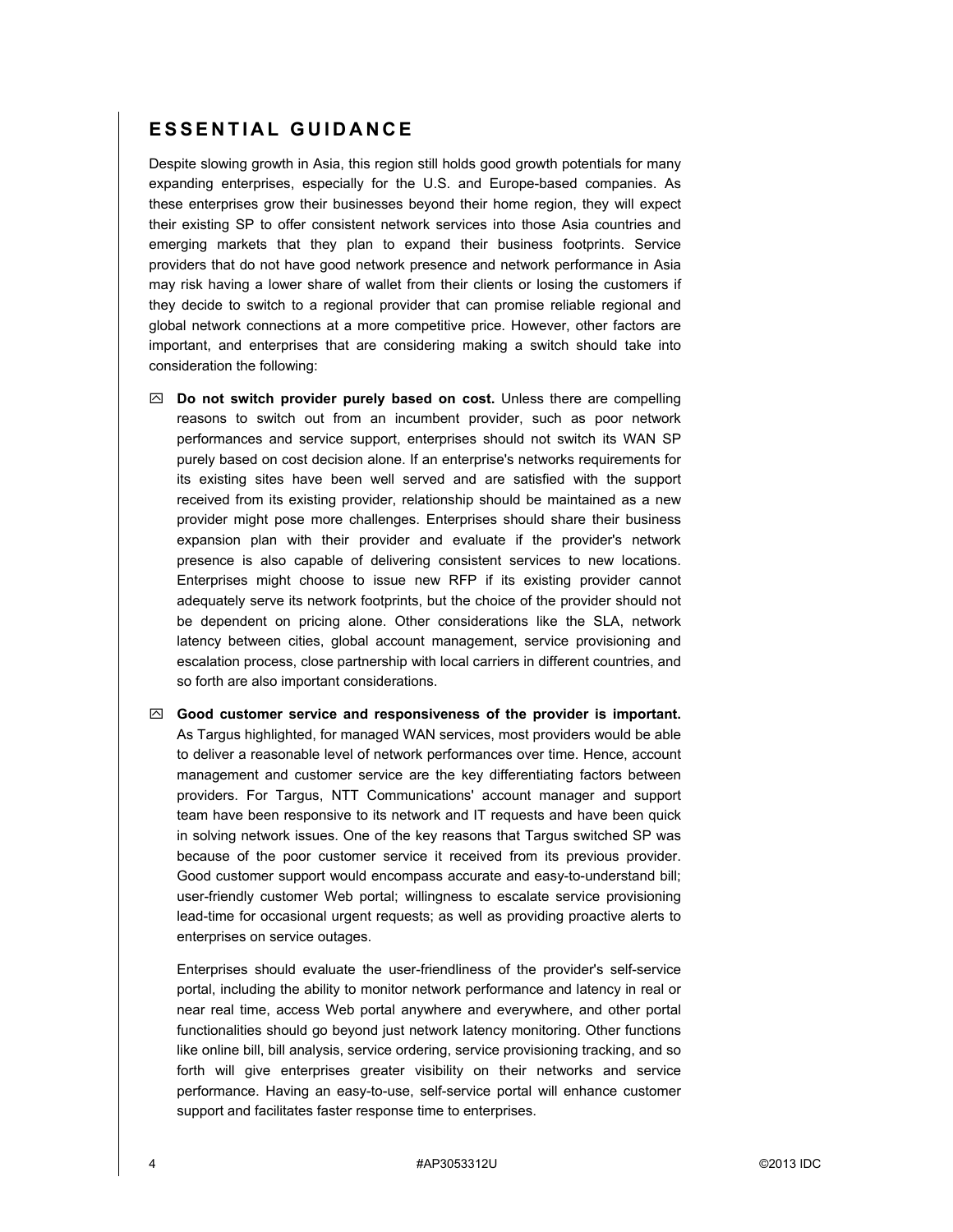- **Flexibility of provider to accommodate service alterations.** Most SPs tend to lock customers in for a two-year or longer-term contract with the same services they subscribed at year one without regularly reviewing the services, until at the point of contract renewal or when another RFP is issued. In the current dynamic environment, business plans may change, and most enterprises do not want to be locked in to a long-term contract if they have to incur penalty for premature termination or service alterations. On the other hand, a longer-term contract can potentially result in better pricing for enterprises and hence cost savings. In this double-bind situation, it would be beneficial that their providers allow the IT buyers the flexibility to make changes (upgrade, downgrade, terminate, or subscribe to better cost-effective services) on their network services within the contractual period without incurring penalty or sign up a new service contract.
- **Engage SPs as business partners rather than just a network provider.** Good customer-vendor relationship is built over regular multi-level engagements between the provider and enterprise. This includes sharing of IT road maps with the provider or getting advices and recommendations on network technologies and services from its provider to deliver better competitive edge leveraging ICT services. Such engagements, however, do not always end up in new sales for the provider, but will place the provider in the top-of-mind list for future proposal requirements. Enterprises often felt that their providers were becoming complacent after a few years and no effort was made to maintain or enhance the relationship. Service providers that are able to build regular contacts and have good account management team will be viewed as more proactive and have the customer's interest at heart.
- **Deliver business benefits to enterprises.** As organizations move enterprise applications into the cloud and subscribe to more ICT services, the ability of the IT department to deliver consistent level of application performance and meet end-user expectations will be critical. Service providers that not only deliver network latency SLA but also offer application performance management and application performance SLA can help IT department deliver better end-user experiences on the networks and minimize downtime for specific critical enterprise applications.

### **LEARN MORE**

#### **Related Research**

 *IDC MarketScape: Asia/Pacific Next-Generation Telcos — ICT Services 2013–2014 Vendor Analysis* (IDC #AP3053307V, October 2013)